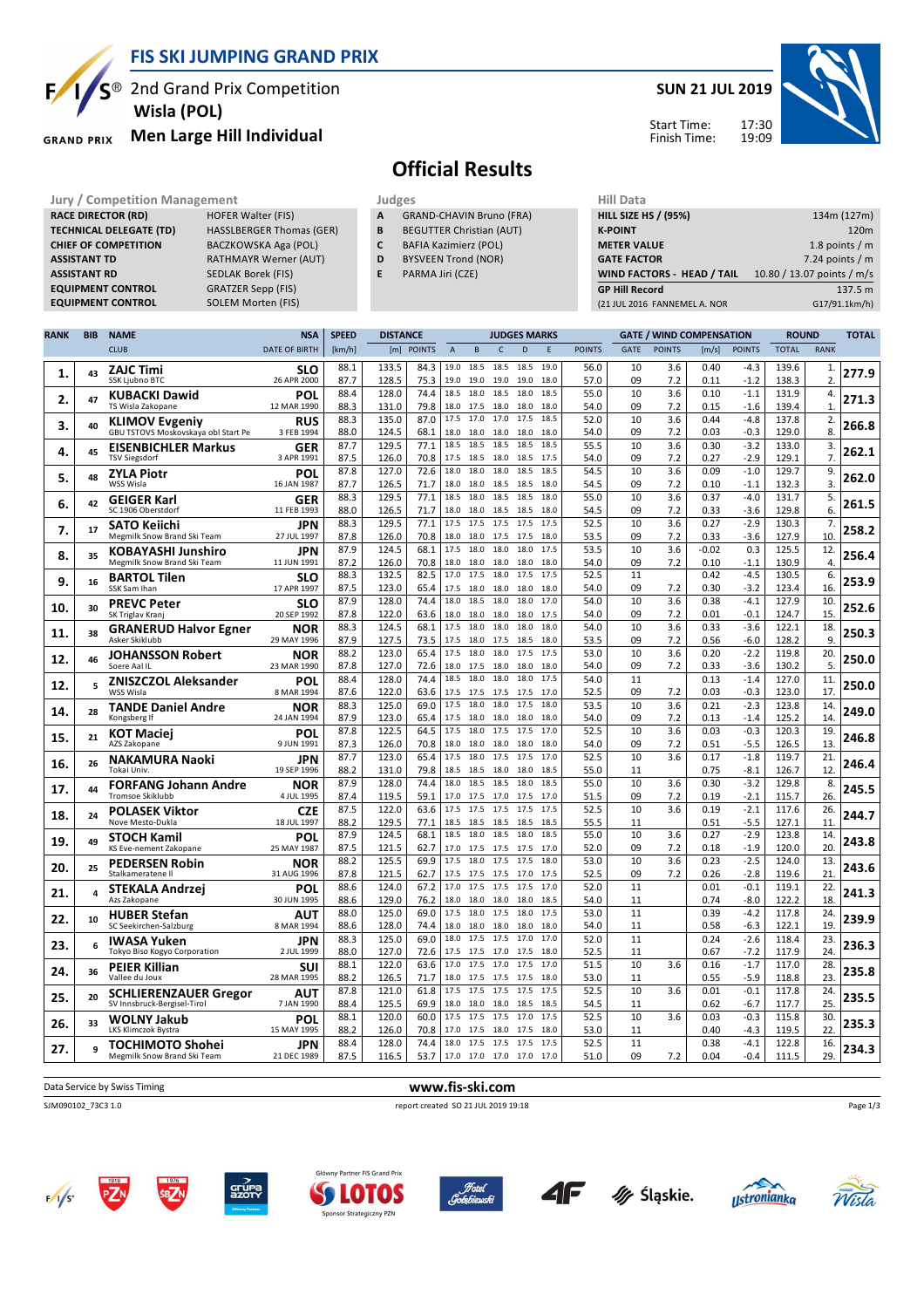**FIS SKI JUMPING GRAND PRIX**

 $S^{\circledast}$  2nd Grand Prix Competition

 **Wisla (POL)**

**Men Large Hill Individual GRAND PRIX** 

Ę

**SUN 21 JUL 2019**



17:30 19:09 Start Time: Finish Time:

# **Official Results**

| <b>RANK</b> | <b>BIB</b>     | <b>NAME</b>            | <b>NSA</b>           | <b>SPEED</b> | <b>DISTANCE</b> |            | <b>JUDGES MARKS</b> |      |           |           |           | <b>GATE / WIND COMPENSATION</b> |             |               |       | <b>ROUND</b>  |              | <b>TOTAL</b> |       |
|-------------|----------------|------------------------|----------------------|--------------|-----------------|------------|---------------------|------|-----------|-----------|-----------|---------------------------------|-------------|---------------|-------|---------------|--------------|--------------|-------|
|             |                | <b>CLUB</b>            | <b>DATE OF BIRTH</b> | [km/h]       |                 | [m] POINTS |                     |      |           |           |           | <b>POINTS</b>                   | <b>GATE</b> | <b>POINTS</b> | [m/s] | <b>POINTS</b> | <b>TOTAL</b> | <b>RANK</b>  |       |
| 28.         | 4 <sub>1</sub> | <b>LEYHE Stephan</b>   | GER                  | 88.4         | 125.5           | 69.9       | 18.0                | 18.0 | 18.0 18.0 |           | 18.0      | 54.0                            | 10          | 3.6           | 0.44  | $-4.8$        | 122.7        |              |       |
|             |                | SC Willingen           | 5 JAN 1992           | 87.7         | 118.0           | 56.4       | 17.0                | 17.0 | 17.0      | 17.5 17.5 |           | 51.5                            | 09          | 7.2           | 0.36  | $-3.9$        | 111.2        | 30.          |       |
| 29.         | 34             | <b>FREITAG Richard</b> | <b>GER</b>           | 87.8         | 121.0           | 61.8       | 17.5                | 18.0 | 18.0      |           | 17.5 17.0 | 53.0                            | 10          | 3.6           | 0.12  | $-1.3$        | 117.1        | 77           | :32.3 |
|             |                | SG Nickelhuette Aue    | 14 AUG 1991          | 88.2         | 125.5           | 69.9       | 17.5                | 18.0 | 17.5      | 18.0 17.5 |           | 53.0                            |             |               | 0.71  | $-1.1$        | 115.2        | 27.          |       |
| 30.         |                | <b>MURANKA Klemens</b> | <b>POL</b>           | 88.4         | 122.0           | 63.6       | 18.0                | 17.5 | 17.5      | 18.0 17.5 |           | 53.0                            | 11          |               | 0.00  | 0.0           | 116.6        | 29.          |       |
|             |                | TS Wisla Zakopane      | 31 AUG 1994          | 88.0         | 123.0           | 65.4       | 18.0                | 17.5 | 17.5      | 18.0 17.5 |           | 53.0                            |             |               | 0.35  | $-3.8$        | 114.6        | 28.          |       |

| 23                       | <b>LINDVIK Marius</b><br>Raelingen Skiklubb                 | <b>NOR</b><br>27 JUN 1998 | 88.1 | 121.0 | 61.8 |  |      | 52.5                                                                                                                                                                                                                                                                                                                                                                                                                                                                                                                                  | 10 | 3.6 | 0.24    | $-2.6$ | 115.3 | 31. | 115.3 |
|--------------------------|-------------------------------------------------------------|---------------------------|------|-------|------|--|------|---------------------------------------------------------------------------------------------------------------------------------------------------------------------------------------------------------------------------------------------------------------------------------------------------------------------------------------------------------------------------------------------------------------------------------------------------------------------------------------------------------------------------------------|----|-----|---------|--------|-------|-----|-------|
| 14                       | <b>WASEK Pawel</b><br>WSS Wisla                             | POL<br>2 JUN 1999         | 88.4 | 123.0 | 65.4 |  |      | 52.5                                                                                                                                                                                                                                                                                                                                                                                                                                                                                                                                  | 11 |     | 0.27    | $-2.9$ | 115.0 | 32. | 115.0 |
| 37                       | <b>HUBER Daniel</b><br>SC Seekirchen-Salzburg               | <b>AUT</b><br>2 JAN 1993  | 87.6 | 120.0 | 60.0 |  | 17.5 | 52.5                                                                                                                                                                                                                                                                                                                                                                                                                                                                                                                                  | 10 | 3.6 | 0.14    | $-1.5$ | 114.6 | 33. | 114.6 |
| 11                       | <b>NAZAROV Mikhail</b><br><b>Moscow Region TSSP</b>         | <b>RUS</b><br>14 OCT 1994 | 88.4 | 124.0 | 67.2 |  |      | 52.5                                                                                                                                                                                                                                                                                                                                                                                                                                                                                                                                  | 11 |     | 0.50    | $-5.4$ | 114.3 | 34. | 114.3 |
| 39                       | <b>KOUDELKA Roman</b><br>LSK Lomnice nad Popelkou - Dukla   | <b>CZE</b><br>9 JUL 1989  | 87.7 | 121.0 | 61.8 |  | 18.5 | 52.5                                                                                                                                                                                                                                                                                                                                                                                                                                                                                                                                  | 10 | 3.6 | 0.42    | $-4.5$ | 113.4 | 35. | 113.4 |
| 29                       | <b>LANISEK Anze</b><br><b>Ssk Menges</b>                    | <b>SLO</b><br>20 APR 1996 | 87.6 | 121.0 | 61.8 |  | 17.5 | 52.5                                                                                                                                                                                                                                                                                                                                                                                                                                                                                                                                  | 10 | 3.6 | 0.43    | $-4.6$ | 113.3 | 36. | 113.3 |
| 50                       | <b>KRAFT Stefan</b><br>SV Schwarzach-Salzburg               | <b>AUT</b><br>13 MAY 1993 | 87.7 | 118.5 | 57.3 |  |      | 51.5                                                                                                                                                                                                                                                                                                                                                                                                                                                                                                                                  | 10 | 3.6 | $-0.06$ | 0.8    | 113.2 | 37. | 113.2 |
| 22                       | <b>AIGNER Clemens</b><br>SV Innsbruck-Bergisel-Tirol        | <b>AUT</b><br>2 FEB 1993  | 88.4 | 119.5 | 59.1 |  | 17.5 | 51.5                                                                                                                                                                                                                                                                                                                                                                                                                                                                                                                                  | 10 | 3.6 | 0.15    | $-1.6$ | 112.6 | 38. | 112.6 |
| 27                       | <b>SCHMID Constantin</b><br>Wsy Oberaudorf                  | <b>GER</b><br>27 NOV 1999 | 87.9 | 119.0 | 58.2 |  | 17.0 | 51.5                                                                                                                                                                                                                                                                                                                                                                                                                                                                                                                                  | 10 | 3.6 | 0.15    | $-1.6$ | 111.7 | 39. | 111.7 |
| 32                       | <b>SATO Yukiva</b><br>Megmilk Snow Brand Ski Team           | <b>JPN</b><br>19 JUN 1995 | 87.7 | 118.0 | 56.4 |  | 16.5 | 51.0                                                                                                                                                                                                                                                                                                                                                                                                                                                                                                                                  | 10 | 3.6 | 0.05    | $-0.5$ | 110.5 | 40. | 110.5 |
| 31                       | <b>AALTO Antti</b><br>Kiteen Urheilijat                     | <b>FIN</b><br>2 APR 1995  | 88.5 | 118.5 | 57.3 |  | 17.0 | 51.0                                                                                                                                                                                                                                                                                                                                                                                                                                                                                                                                  | 10 | 3.6 | 0.14    | $-1.5$ | 110.4 | 41. | 110.4 |
| 18                       | <b>JELAR Ziga</b><br>Sk Triglav kranj                       | <b>SLO</b><br>22 OCT 1997 | 88.0 | 119.0 | 58.2 |  | 17.0 | 51.5                                                                                                                                                                                                                                                                                                                                                                                                                                                                                                                                  | 10 | 3.6 | 0.29    | $-3.1$ | 110.2 | 42. | 110.2 |
| R                        | <b>PETER Dominik</b><br>Am Bachtel wald                     | <b>SUI</b><br>30 MAY 2001 | 88.4 | 118.0 | 56.4 |  | 16.5 | 52.5                                                                                                                                                                                                                                                                                                                                                                                                                                                                                                                                  | 11 |     | 0.40    | $-4.3$ | 104.6 | 43. | 104.6 |
| $\overline{\phantom{a}}$ | <b>STURSA Voitech</b><br>TJ Dukla Liberec                   | <b>CZE</b><br>3 AUG 1995  | 88.0 | 118.0 | 56.4 |  |      | 51.0                                                                                                                                                                                                                                                                                                                                                                                                                                                                                                                                  | 11 |     | 0.28    | $-3.0$ | 104.4 | 44. | 104.4 |
| $\mathfrak{p}$           | <b>PILCH Tomasz</b><br><b>WSS Wisla</b>                     | <b>POL</b><br>20 OCT 2000 | 88.5 | 116.0 | 52.8 |  | 17.0 | 51.0                                                                                                                                                                                                                                                                                                                                                                                                                                                                                                                                  | 11 |     | 0.01    | $-0.1$ | 103.7 | 45. | 103.7 |
| 1                        | <b>JUROSZEK Kacper</b><br>Wss Wisla                         | POL<br>5 JUN 2001         | 88.4 | 116.5 | 53.7 |  |      | 50.0                                                                                                                                                                                                                                                                                                                                                                                                                                                                                                                                  | 11 |     | 0.01    | $-0.1$ | 103.6 | 46. | 103.6 |
| 12                       | <b>SCHULER Andreas</b><br><b>Finsiedeln</b>                 | <b>SUI</b><br>30 DEC 1995 | 88.4 | 117.5 | 55.5 |  | 16.5 | 51.5                                                                                                                                                                                                                                                                                                                                                                                                                                                                                                                                  | 11 |     | 0.45    | $-4.9$ | 102.1 | 47. | 102.1 |
| 15                       | <b>TROFIMOV Roman Sergeevich</b><br>Sdushor CSP N. Novgorod | <b>RUS</b><br>19 NOV 1989 | 88.1 | 116.0 | 52.8 |  | 16.5 | 50.5                                                                                                                                                                                                                                                                                                                                                                                                                                                                                                                                  | 11 |     | 0.43    | $-4.6$ | 98.7  | 48. | 98.7  |
| 13                       | <b>SCHIFFNER Markus</b><br>UVB Hinzenbach-Oberoesterreich   | <b>AUT</b><br>5 JUN 1992  | 87.8 | 114.5 | 50.1 |  | 16.0 | 49.0                                                                                                                                                                                                                                                                                                                                                                                                                                                                                                                                  | 11 |     | 0.33    | $-3.6$ | 95.5  | 49. | 95.5  |
| 19                       | <b>HAMANN Martin</b><br><b>SG Nickelhuette Aue</b>          | <b>GER</b><br>10 APR 1997 | 87.7 | 109.5 | 41.1 |  | 15.5 | 49.5                                                                                                                                                                                                                                                                                                                                                                                                                                                                                                                                  | 10 | 3.6 | 0.21    | $-2.3$ | 91.9  | 50. | 91.9  |
|                          |                                                             |                           |      |       |      |  |      | not qualified for 2nd round<br>17.5 17.5 17.5 17.5 17.5<br>17.5 17.5 17.0 17.5 17.5<br>17.5 17.5 17.5 17.5<br>17.0 17.5 17.5 17.5 17.5<br>17.5 17.5 17.5 17.5<br>17.5 17.5 17.5 17.5<br>17.5 17.5 17.0 17.0 17.0<br>17.0 17.0 17.5 17.0<br>17.0 17.5 17.5 17.0<br>17.0 17.0 17.0 17.0<br>17.0 17.0 17.0 17.0<br>17.0 17.5 17.5 17.0<br>17.5 17.5 17.5 17.5<br>17.0 17.0 17.0 16.5 17.0<br>17.5 17.0 17.0 17.0<br>16.0 16.5 17.0 17.0 16.5<br>17.5 17.5 17.0 17.0<br>16.5 17.0 17.0 17.0<br>16.5 16.5 16.0 17.0<br>17.0 16.5 16.5 16.5 |    |     |         |        |       |     |       |

**Data Service by Swiss Timing WWW.fis-ski.com** 

SJM090102\_73C3 1.0 report created SO 21 JUL 2019 19:18

Page 2/3